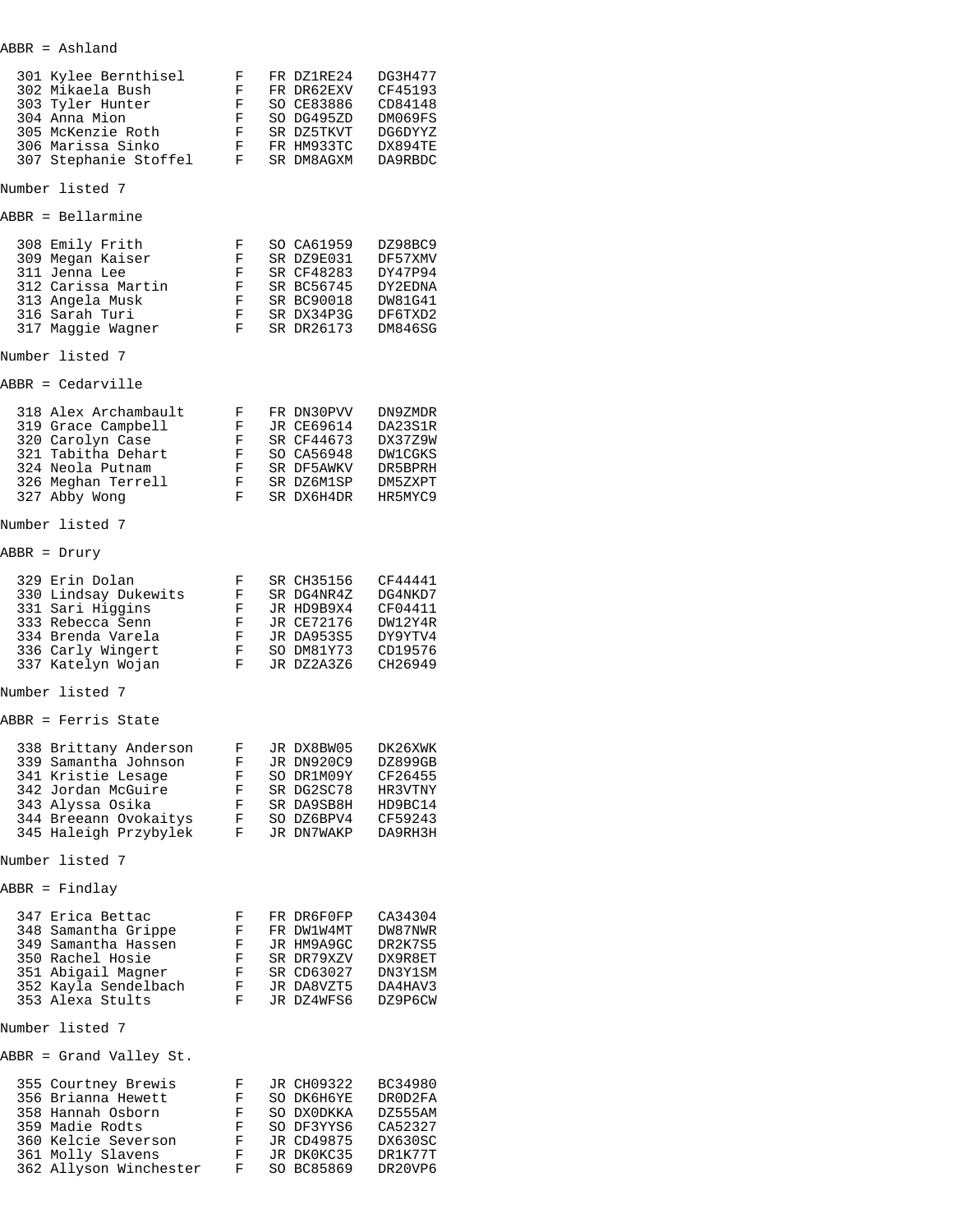| ABBR = Hillsdale                                                                                                                                               |                                 |                                                                                                |                                                                           |
|----------------------------------------------------------------------------------------------------------------------------------------------------------------|---------------------------------|------------------------------------------------------------------------------------------------|---------------------------------------------------------------------------|
| 364 Shena Albaugh<br>365 Kristina Galat<br>366 Amy Kerst<br>367 Chelsea Kilgore<br>368 Victoria McCaffrey<br>369 Emily Oren<br>371 Kathryn Royer               | F<br>F<br>F<br>F<br>F<br>F<br>F | SO DN5A7V7<br>FR DG4NYFP<br>SO DG41TP9<br>SO DZ5R3Z7<br>JR CH28044<br>FR CH20988<br>FR DWOH18W | DR2T8A7<br>DM7SNFH<br>DN718G5<br>DR1VX6D<br>CH57251<br>DK02PCY<br>DG4M8KC |
| Number listed 7                                                                                                                                                |                                 |                                                                                                |                                                                           |
| ABBR = Indianapolis                                                                                                                                            |                                 |                                                                                                |                                                                           |
| 492 Jasmine Al-Anzi<br>493 Stephanie Cave<br>496 Jackie Howland<br>497 Sutton Knapp<br>498 Courtney Raypole<br>499 Katherine Wilhelm<br>500 Haley Wittig       | F<br>F<br>F<br>F<br>F<br>F<br>F | FR DN5SWTY<br>SR DG4M057<br>SO DN9720C<br>JR DX2HKC5<br>SR DZ3HRKR<br>JR DZ9378T<br>JR DX3A556 | DA9FVV2<br>DK5EME9<br>DR6NMWS<br>DX1G1ZA<br>DN7CPT2<br>DX0VYKM<br>CF45486 |
| Number listed 7                                                                                                                                                |                                 |                                                                                                |                                                                           |
| ABBR = Lake Superior St.                                                                                                                                       |                                 |                                                                                                |                                                                           |
| 372 Jessica Allen<br>373 Elizabeth Dachs<br>374 Giselle Gomez<br>375 Adriana Gonzales<br>376 Kelsey Lewis<br>377 Cassidy Pawlitz                               | F<br>F<br>F<br>F<br>F<br>F      | SO DK054AG<br>JR DX0SKVE<br>FR CD98784<br>FR HM2BP7F<br>JR CA75545<br>SO DK5C4WR               | DA7VX8M<br>DN0T6ZK<br>DN9T09C<br>DZ9WSCW<br>DK9KPK8<br><b>DR857E1</b>     |
| Number listed 6                                                                                                                                                |                                 |                                                                                                |                                                                           |
| ABBR = Lewis                                                                                                                                                   |                                 |                                                                                                |                                                                           |
| 378 Arely Castillo<br>379 Amy Clawson<br>381 Paige Gatter<br>382 Monica Hahn<br>384 Kayla Patterson<br>385 Elizabeth Roush<br>386 Kaitlyn Sendzik              | F<br>F<br>F<br>F<br>F<br>F<br>F | FR DZ9T209<br>JR DK1CKGD<br>FR CD16742<br>SO CF01609<br>SO DN74M1A<br>SO DR5HDZG<br>FR DR16YPK | DF5GAF1<br>DF7C7CV<br>DN0M9XW<br>DX5N21K<br>DR9PP3M<br>DK9KGMW<br>DM7KMY7 |
| Number listed 7                                                                                                                                                |                                 |                                                                                                |                                                                           |
| ABBR = Maryville (Mo.)                                                                                                                                         |                                 |                                                                                                |                                                                           |
| 387 Taylor Dickerson<br>389 Samantha Hartnett<br>391 Elizabeth Kiblinger<br>393 Emily Mauch<br>394 Ashley Schmittzehe<br>395 Sheena Simpson<br>396 Sydney Voss | F<br>F<br>F<br>F<br>F<br>F<br>F | FR DR1VHYS<br>FR DZ7HYEN<br>FR DZ9PYZX<br>FR HG2135M<br>SO DM99BX5<br>SR DK7E4TZ<br>FR HW49A68 | DA8P36S<br>DW5CCWK<br>DW492AA<br>DZ5X8X6<br>DG2EHPZ<br>DA0FB6F<br>DA2K52G |
| Number listed 7                                                                                                                                                |                                 |                                                                                                |                                                                           |
| ABBR = Michigan Tech                                                                                                                                           |                                 |                                                                                                |                                                                           |
| 397 Cassandra Bobart<br>398 Lynn Duijndam<br>399 Amanda Halonen<br>400 Amber Peabody<br>402 Megan Smaby<br>403 Nichole Wehner                                  | F<br>F<br>F<br>F<br>F<br>F      | FR CC74909<br>SR CH61299<br>SR CE93855<br>FR DK9DXWN<br>SR CH57038<br>FR DK4APK4               | DA7X2N9<br>CD19730<br>DA9WHH6<br><b>DZ1XNAR</b><br>CE42520<br>DG2RXEP     |
| Number listed 6                                                                                                                                                |                                 |                                                                                                |                                                                           |
| ABBR = Missouri S&T                                                                                                                                            |                                 |                                                                                                |                                                                           |
| 404 Rachel Feist<br>405 Lisa Lake<br>406 Mindy Lake<br>407 Alyson Smith<br>408 Allie Wood                                                                      | F<br>F<br>F<br>F<br>F           | SO DA9TXEH<br>SR CD67376<br>SR DF8CDET<br>SO DA79XYK<br>FR CC58483                             | CE96630<br>DY2DZ4Y<br>DW8WYNF<br>CG81443<br>DG2M29X                       |

Number listed 5

Number listed 7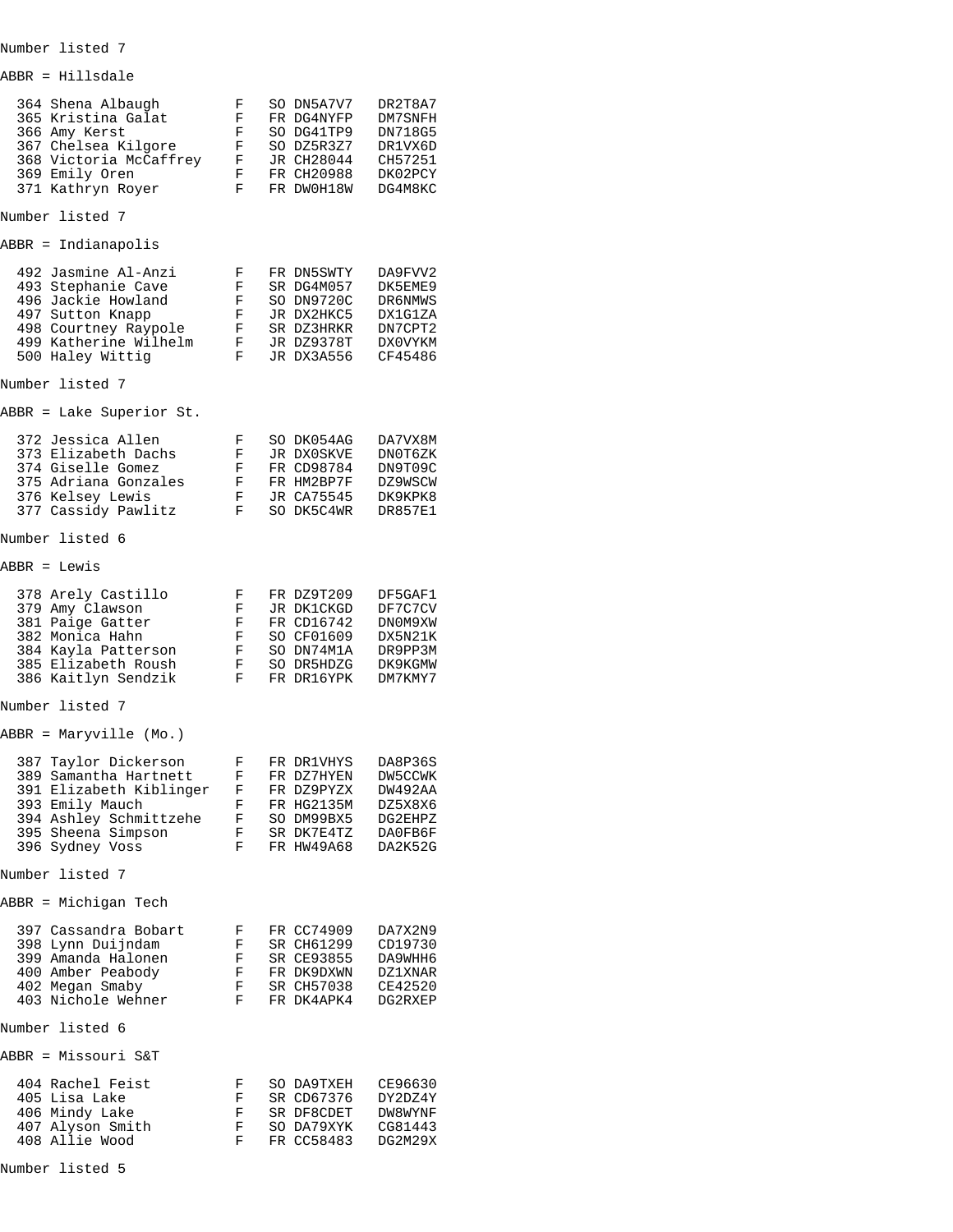| 410 Mallory Celaya<br>411 Mary Kate Cirelli<br>412 Mandy Dye<br>413 Megan Edic<br>414 Katie Granquist<br>415 Larissa Halonen<br>418 Rita Woitas        | F<br>F<br>F<br>F<br>F<br>F<br>F  | JR DZ4XZ65<br>FR DX2X4BE<br>JR DN7SVSY<br>FR DZ9MHP4<br>SO DN3F6S9<br>SO DM8ERX9<br>SR DF8VH84 | DY4FZ21<br>DR1XVV8<br>CD35293<br>DM98GMB<br>BC04931<br>CD53108<br>DN9PSFF |
|--------------------------------------------------------------------------------------------------------------------------------------------------------|----------------------------------|------------------------------------------------------------------------------------------------|---------------------------------------------------------------------------|
| Number listed 7                                                                                                                                        |                                  |                                                                                                |                                                                           |
| ABBR = Northwood                                                                                                                                       |                                  |                                                                                                |                                                                           |
| 420 Jenny Frantz<br>421 Lauren Gagnon<br>422 Kelsey Lenkowski<br>423 Danielle Miller<br>424 Madison Pines<br>425 Brittany Robichaud<br>426 Chloe Thiel | F<br>F<br>F<br>F<br>F<br>F<br>F  | FR CF90843<br>SO DNOFKW1<br>SO DR85Y4N<br>JR DA241ND<br>JR DK19TTY<br>JR DR6KPR7<br>FR DA23FYK | DN7GB6P<br>CH31060<br>DA4BWCD<br>DG2DCKP<br>DR0ZXXC<br>DX697C2<br>DA0N0M5 |
| Number listed 7                                                                                                                                        |                                  |                                                                                                |                                                                           |
| ABBR = Notre Dame (Ohio)                                                                                                                               |                                  |                                                                                                |                                                                           |
| 428 Amber Ramirez<br>429 McKenna Strole<br>430 Lacey Whitfield                                                                                         | F<br>F.<br>F                     | FR CE42204<br>JR DR6XZT3<br>FR CA64340                                                         | DN7AKNE<br>DA175SX<br>DW6SFMZ                                             |
| Number listed 3                                                                                                                                        |                                  |                                                                                                |                                                                           |
| ABBR = Saginaw Valley                                                                                                                                  |                                  |                                                                                                |                                                                           |
| 431 Teha Ames<br>433 Chantelle Fondren<br>434 Lauren Hill<br>436 Amanda Paris<br>437 Tori Peet<br>439 Emily Short<br>440 Taylor Stepanski              | F<br>F<br>F<br>F<br>F<br>F<br>F  | SO DX59WZ6<br>SO DZ6B3FC<br>SR DK3N1GP<br>SR DW6YN2G<br>SO CG08794<br>SO DZ7ADHV<br>FR DZ4T474 | DF8HHF3<br>DA1YSN2<br>DF572E3<br>CF73189<br>DN0VZF9<br>DX405D5<br>DK3W7M5 |
| Number listed 7                                                                                                                                        |                                  |                                                                                                |                                                                           |
| ABBR = Southern Indiana                                                                                                                                |                                  |                                                                                                |                                                                           |
| 441 Kristen Gray<br>443 Alissa Knable<br>444 Kaylee McClanahan<br>445 Lauren Minor<br>447 Augusta Schrader<br>448 Ladi Stallard<br>449 Erika Wilson    | F<br>F.<br>F<br>F<br>F<br>F<br>F | JR DR38FC8<br>SO DA7NPMW<br>JR DM88VSG<br>SR DR98CWY<br>SO DG2H45R<br>JR CD55797<br>JR DM74GKD | DR9F911<br>DZ9KTHS<br>DX5WE16<br>DK2VGMT<br>CE94939<br>DN795FY<br>DX3G6TW |
| Number listed 7                                                                                                                                        |                                  |                                                                                                |                                                                           |
| ABBR = St. Joseph's                                                                                                                                    |                                  |                                                                                                |                                                                           |
| 450 Katie Deboy<br>452 Trisha Hanlon<br>453 Kirsten Hart<br>455 Kelli Lippold<br>456 Jessica McElwain<br>457 Frehiwet Negassi<br>458 Andie Strang      | F<br>F<br>F<br>F<br>F<br>F<br>F  | SO CD87912<br>JR DA8A0CD<br>SR DZ34S0C<br>SR CF15935<br>SO DZ4F40W<br>SO DW4ZDA8<br>SO DX32TZR | DZ65W8A<br>DK6ZVPY<br>DA15Z0X<br>DG4D2ZC<br>DN757WZ<br>DK876HW<br>DW8PE4E |
| Number listed 7                                                                                                                                        |                                  |                                                                                                |                                                                           |
| ABBR = Tiffin                                                                                                                                          |                                  |                                                                                                |                                                                           |
| 459 Sara Chura<br>461 Ashley Gilroy<br>462 Jessica Kern<br>464 Jamie Lombardo<br>466 Carly Reese<br>467 Emily Richmond<br>468 Samantha Smith           | F<br>F<br>F<br>F<br>F<br>F<br>F  | FR DA1DXGR<br>JR DX695W6<br>SO DN7879E<br>FR DZ0PH86<br>SR DK0NWMG<br>SO HM9KT61<br>SO CE80881 | DN9247Z<br>DK3MMES<br>CA73925<br>CE71787<br>DK2V45T<br>DM2G914<br>CA71882 |
|                                                                                                                                                        |                                  |                                                                                                |                                                                           |

ABBR = Northern Michigan

Number listed 7

ABBR = Wayne St.